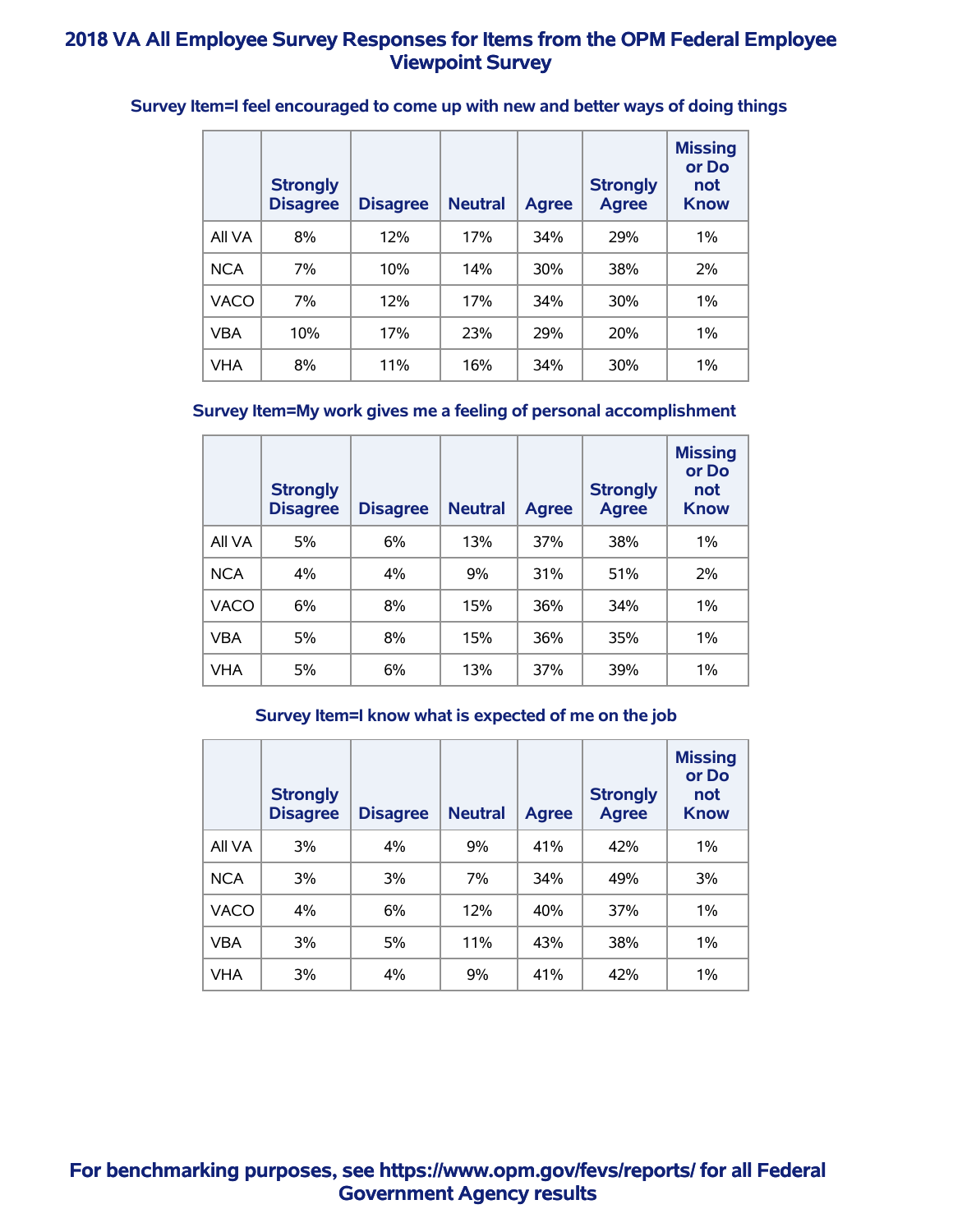|            | <b>Strongly</b><br><b>Disagree</b> | <b>Disagree</b> | <b>Neutral</b> | <b>Agree</b> | <b>Strongly</b><br><b>Agree</b> | <b>Missing</b><br>or Do<br>not<br><b>Know</b> |
|------------|------------------------------------|-----------------|----------------|--------------|---------------------------------|-----------------------------------------------|
| All VA     | 8%                                 | 11%             | 16%            | 35%          | 28%                             | $1\%$                                         |
| <b>NCA</b> | 7%                                 | 9%              | 16%            | 36%          | 32%                             | $1\%$                                         |
| VACO       | 10%                                | 13%             | 18%            | 34%          | 24%                             | $1\%$                                         |
| VBA        | 10%                                | 14%             | 23%            | 33%          | <b>20%</b>                      | $1\%$                                         |
| <b>VHA</b> | 8%                                 | 11%             | 16%            | 35%          | 28%                             | $1\%$                                         |

### **Survey Item=My talents are used well in the workplace**

### **Survey Item=I know how my work relates to the agency's goals**

|             | <b>Strongly</b><br><b>Disagree</b> | <b>Disagree</b> | <b>Neutral</b> | <b>Agree</b> | <b>Strongly</b><br><b>Agree</b> | <b>Missing</b><br>or Do<br>not<br><b>Know</b> |
|-------------|------------------------------------|-----------------|----------------|--------------|---------------------------------|-----------------------------------------------|
| All VA      | 2%                                 | 3%              | 10%            | 45%          | 39%                             | 1%                                            |
| <b>NCA</b>  | 2%                                 | 2%              | 7%             | 40%          | 49%                             | $1\%$                                         |
| <b>VACO</b> | 3%                                 | 4%              | 10%            | 42%          | 40%                             | 1%                                            |
| <b>VBA</b>  | 2%                                 | 3%              | 9%             | 46%          | 39%                             | 1%                                            |
| VHA         | $2\%$                              | 3%              | 10%            | 45%          | 39%                             | 1%                                            |

**Survey Item=I can disclose a suspected violation of any law, rule, or regulation without fear of reprisal**

|             | <b>Strongly</b><br><b>Disagree</b> | <b>Disagree</b> | <b>Neutral</b> | <b>Agree</b> | <b>Strongly</b><br><b>Agree</b> | <b>Missing</b><br>or Do<br>not<br><b>Know</b> |
|-------------|------------------------------------|-----------------|----------------|--------------|---------------------------------|-----------------------------------------------|
| All VA      | 7%                                 | 8%              | 16%            | 35%          | 30%                             | 3%                                            |
| <b>NCA</b>  | 7%                                 | 8%              | 15%            | 32%          | 36%                             | 3%                                            |
| <b>VACO</b> | 6%                                 | 8%              | 14%            | 33%          | 34%                             | 5%                                            |
| <b>VBA</b>  | 7%                                 | 8%              | 19%            | 35%          | 26%                             | 5%                                            |
| <b>VHA</b>  | 7%                                 | 8%              | 16%            | 35%          | 30%                             | 3%                                            |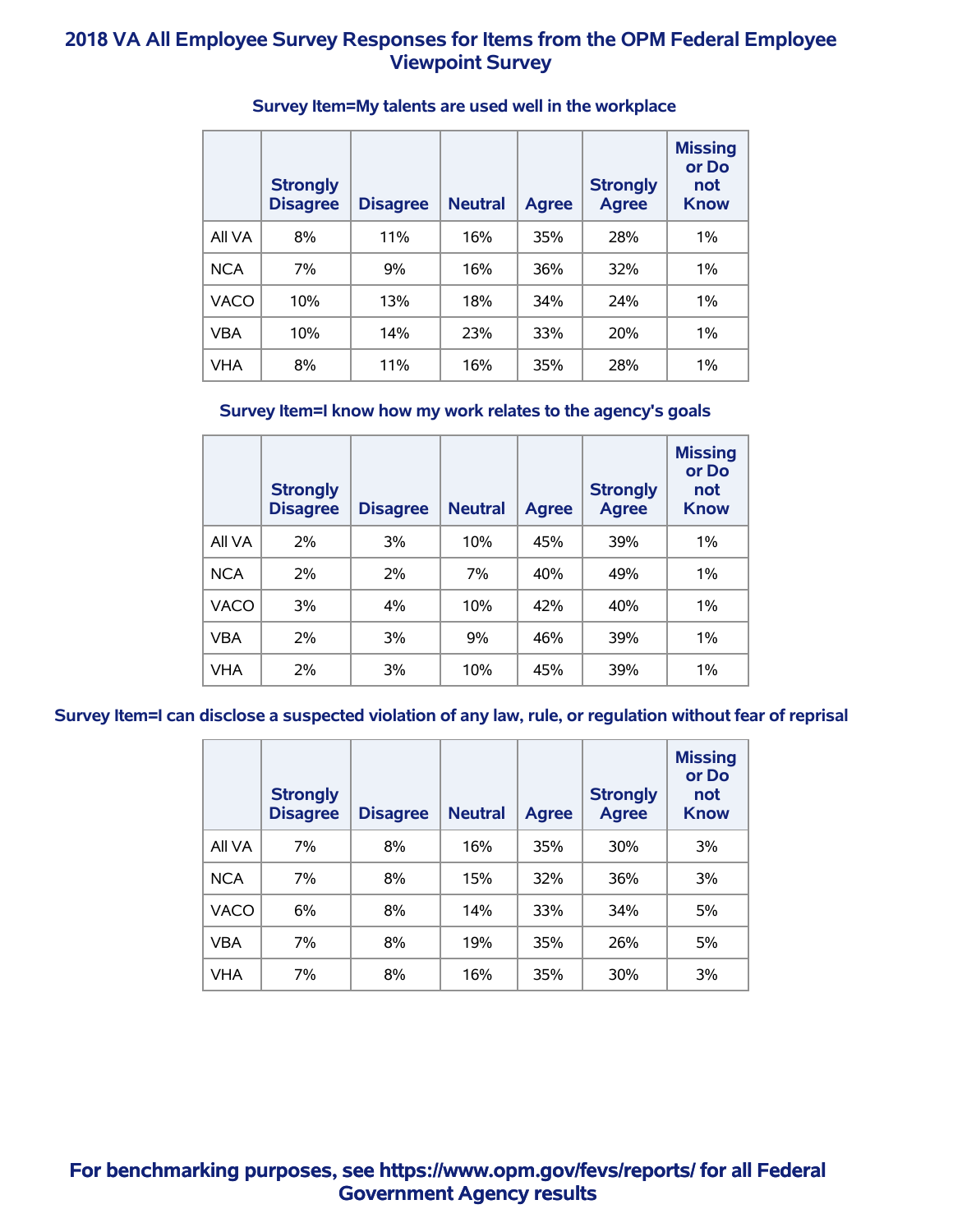|             | <b>Strongly</b><br><b>Disagree</b> | <b>Disagree</b> | <b>Neutral</b> | <b>Agree</b> | <b>Strongly</b><br><b>Agree</b> | <b>Missing</b><br>or Do<br>not<br><b>Know</b> |
|-------------|------------------------------------|-----------------|----------------|--------------|---------------------------------|-----------------------------------------------|
| All VA      | 5%                                 | 8%              | 15%            | 39%          | 33%                             | 1%                                            |
| <b>NCA</b>  | 4%                                 | 7%              | 13%            | 40%          | 34%                             | 1%                                            |
| <b>VACO</b> | 3%                                 | 6%              | 12%            | 39%          | 38%                             | 1%                                            |
| <b>VBA</b>  | 4%                                 | 6%              | 15%            | 43%          | 31%                             | 1%                                            |
| <b>VHA</b>  | 5%                                 | 8%              | 15%            | 39%          | 32%                             | 1%                                            |

### **Survey Item=The people I work with cooperate to get the job done**

#### **Survey Item=My work unit has the job-relevant knowledge and skills necessary to accomplish organizational goals**

|             | <b>Strongly</b><br><b>Disagree</b> | <b>Disagree</b> | <b>Neutral</b> | <b>Agree</b> | <b>Strongly</b><br><b>Agree</b> | <b>Missing</b><br>or Do<br>not<br><b>Know</b> |
|-------------|------------------------------------|-----------------|----------------|--------------|---------------------------------|-----------------------------------------------|
| All VA      | 4%                                 | 5%              | 14%            | 44%          | 32%                             | 2%                                            |
| <b>NCA</b>  | 3%                                 | 3%              | 12%            | 43%          | 38%                             | 2%                                            |
| <b>VACO</b> | 4%                                 | 6%              | 13%            | 42%          | 32%                             | 2%                                            |
| <b>VBA</b>  | 3%                                 | 7%              | 16%            | 45%          | 28%                             | 2%                                            |
| <b>VHA</b>  | 4%                                 | 5%              | 14%            | 44%          | 32%                             | 2%                                            |

**Survey Item=I believe the results of this survey will be used to make my agency a better place to work**

|            | <b>Strongly</b><br><b>Disagree</b> | <b>Disagree</b> | <b>Neutral</b> | <b>Agree</b> | <b>Strongly</b><br><b>Agree</b> | <b>Missing</b><br>or Do<br>not<br><b>Know</b> |
|------------|------------------------------------|-----------------|----------------|--------------|---------------------------------|-----------------------------------------------|
| All VA     | 12%                                | 13%             | 24%            | 28%          | 19%                             | 5%                                            |
| <b>NCA</b> | 12%                                | 11%             | 23%            | 27%          | 22%                             | 6%                                            |
| VACO       | 15%                                | 16%             | 25%            | 23%          | 14%                             | 7%                                            |
| <b>VBA</b> | 16%                                | 15%             | 26%            | 24%          | 14%                             | 5%                                            |
| VHA        | 11%                                | 13%             | 24%            | 28%          | 19%                             | 5%                                            |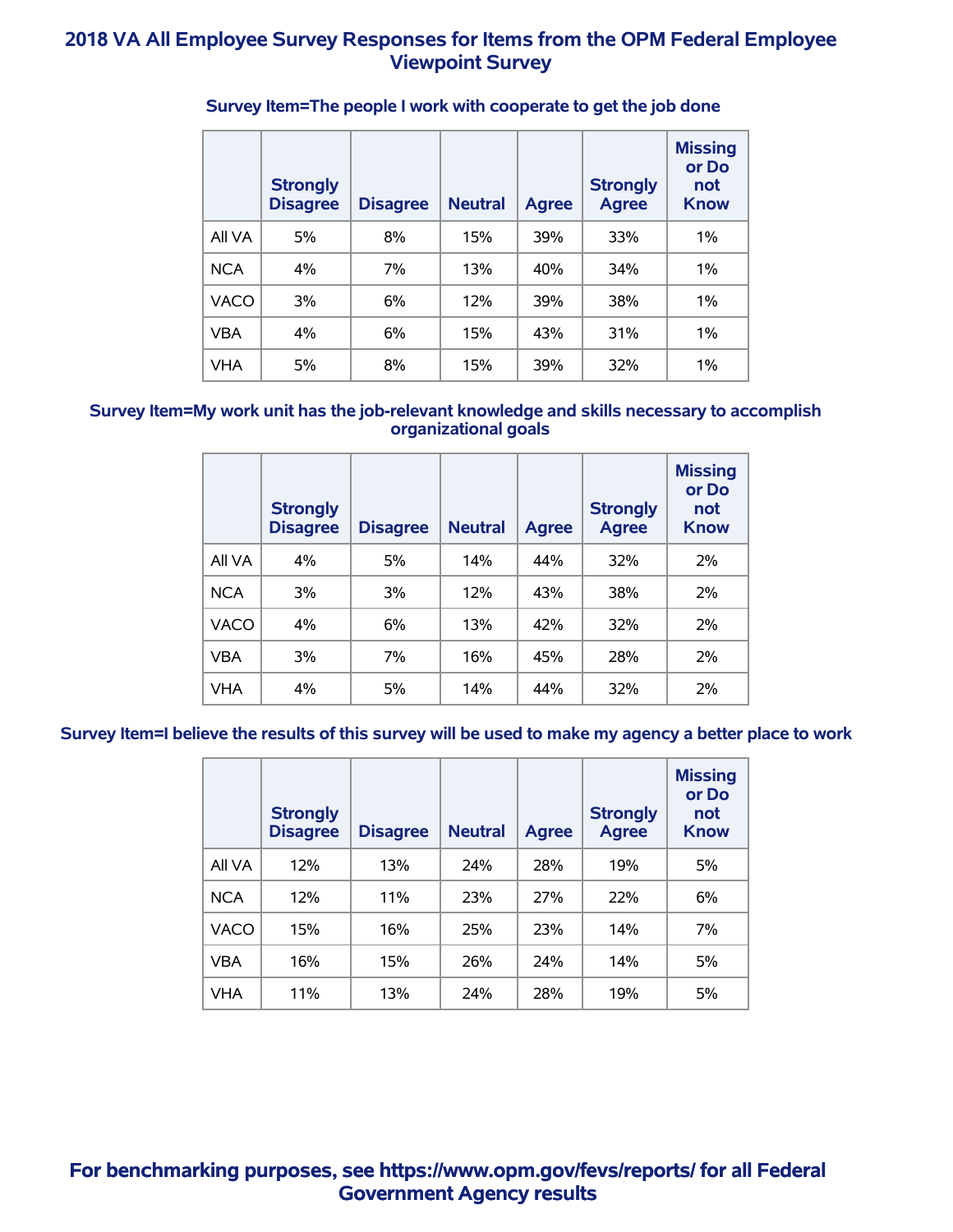|             | <b>Strongly</b><br><b>Disagree</b> | <b>Disagree</b> | <b>Neutral</b> | <b>Agree</b> | <b>Strongly</b><br><b>Agree</b> | <b>Missing</b><br>or Do<br>not<br><b>Know</b> |
|-------------|------------------------------------|-----------------|----------------|--------------|---------------------------------|-----------------------------------------------|
| All VA      | 7%                                 | 7%              | 15%            | 32%          | 38%                             | 2%                                            |
| <b>NCA</b>  | 7%                                 | 8%              | 15%            | 32%          | <b>37%</b>                      | $1\%$                                         |
| <b>VACO</b> | 4%                                 | 6%              | 14%            | 33%          | 40%                             | 2%                                            |
| <b>VBA</b>  | 5%                                 | 7%              | 17%            | 34%          | 35%                             | 2%                                            |
| VHA         | 7%                                 | 7%              | 15%            | 32%          | 38%                             | 2%                                            |

# **Survey Item=Supervisors in my work unit support employee development**

### **Survey Item=My supervisor listens to what I have to say**

|             | <b>Strongly</b><br><b>Disagree</b> | <b>Disagree</b> | <b>Neutral</b> | <b>Agree</b> | <b>Strongly</b><br><b>Agree</b> | <b>Missing</b><br>or Do<br>not<br><b>Know</b> |
|-------------|------------------------------------|-----------------|----------------|--------------|---------------------------------|-----------------------------------------------|
| All VA      | 6%                                 | 6%              | 12%            | 31%          | 43%                             | 2%                                            |
| <b>NCA</b>  | 6%                                 | 7%              | 13%            | 30%          | 42%                             | $1\%$                                         |
| <b>VACO</b> | 4%                                 | 4%              | 11%            | 31%          | 48%                             | 2%                                            |
| <b>VBA</b>  | 4%                                 | 4%              | 12%            | 34%          | 44%                             | 2%                                            |
| <b>VHA</b>  | 7%                                 | 6%              | 12%            | 31%          | 43%                             | 2%                                            |

#### **Survey Item=My supervisor treats me with respect**

|             | <b>Strongly</b><br><b>Disagree</b> | <b>Disagree</b> | <b>Neutral</b> | <b>Agree</b> | <b>Strongly</b><br><b>Agree</b> | <b>Missing</b><br>or Do<br>not<br><b>Know</b> |
|-------------|------------------------------------|-----------------|----------------|--------------|---------------------------------|-----------------------------------------------|
| All VA      | 5%                                 | 4%              | 10%            | 31%          | 49%                             | 2%                                            |
| <b>NCA</b>  | 6%                                 | 5%              | 12%            | 29%          | 47%                             | $1\%$                                         |
| <b>VACO</b> | 4%                                 | 3%              | 9%             | 29%          | 55%                             | 2%                                            |
| <b>VBA</b>  | 3%                                 | 2%              | 10%            | 32%          | 52%                             | 2%                                            |
| <b>VHA</b>  | 5%                                 | 4%              | 10%            | 31%          | 48%                             | 2%                                            |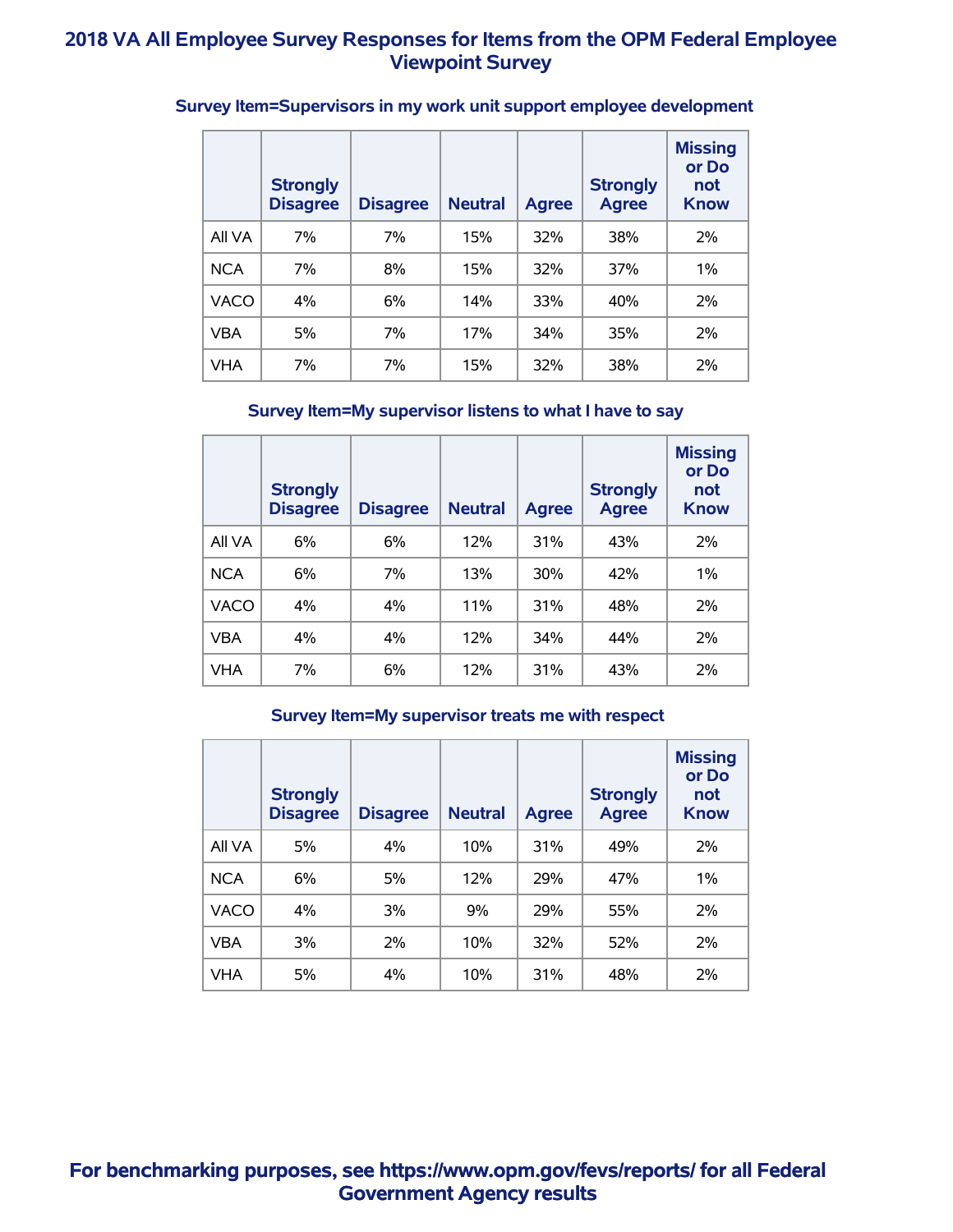|             | <b>Strongly</b><br><b>Disagree</b> | <b>Disagree</b> | <b>Neutral</b> | <b>Agree</b> | <b>Strongly</b><br><b>Agree</b> | <b>Missing</b><br>or Do<br><b>not</b><br><b>Know</b> |
|-------------|------------------------------------|-----------------|----------------|--------------|---------------------------------|------------------------------------------------------|
| All VA      | 7%                                 | 7%              | 14%            | 30%          | 41%                             | 2%                                                   |
| <b>NCA</b>  | 7%                                 | 8%              | 15%            | 27%          | 41%                             | 1%                                                   |
| <b>VACO</b> | 5%                                 | 5%              | 13%            | 30%          | 45%                             | 2%                                                   |
| <b>VBA</b>  | 5%                                 | 6%              | 14%            | 32%          | 42%                             | $1\%$                                                |
| <b>VHA</b>  | 7%                                 | 7%              | 14%            | <b>30%</b>   | 41%                             | 2%                                                   |

### **Survey Item=I have trust and confidence in my supervisor**

### **Survey Item=Overall, how good a job do you feel is being done by your immediate supervisor?**

|             | <b>Very</b><br>Poor | Poor | Fair | Good | <b>Very</b><br>Good | <b>Missing</b><br>or Do<br>not<br><b>Know</b> |
|-------------|---------------------|------|------|------|---------------------|-----------------------------------------------|
| All VA      | 5%                  | 5%   | 14%  | 25%  | 47%                 | 3%                                            |
| <b>NCA</b>  | 7%                  | 7%   | 14%  | 23%  | 47%                 | 3%                                            |
| <b>VACO</b> | 4%                  | 4%   | 12%  | 24%  | 52%                 | $4\%$                                         |
| <b>VBA</b>  | 3%                  | 4%   | 13%  | 26%  | 51%                 | 3%                                            |
| <b>VHA</b>  | 6%                  | 5%   | 14%  | 25%  | 46%                 | 3%                                            |

#### **Survey Item=In my organization, senior leaders generate high levels of motivation and commitment in the workforce**

|             | <b>Strongly</b><br><b>Disagree</b> | <b>Disagree</b> | <b>Neutral</b> | <b>Agree</b> | <b>Strongly</b><br><b>Agree</b> | <b>Missing</b><br>or Do<br>not<br><b>Know</b> |
|-------------|------------------------------------|-----------------|----------------|--------------|---------------------------------|-----------------------------------------------|
| All VA      | 12%                                | 14%             | 22%            | 28%          | 21%                             | 3%                                            |
| <b>NCA</b>  | 10%                                | 11%             | 22%            | <b>30%</b>   | 25%                             | 2%                                            |
| <b>VACO</b> | 16%                                | 16%             | 22%            | 25%          | 18%                             | 3%                                            |
| <b>VBA</b>  | 15%                                | 16%             | 24%            | 26%          | 17%                             | 3%                                            |
| <b>VHA</b>  | 12%                                | 14%             | 22%            | 28%          | 21%                             | 3%                                            |

**For benchmarking purposes, see https://www.opm.gov/fevs/reports/ for all Federal Government Agency results**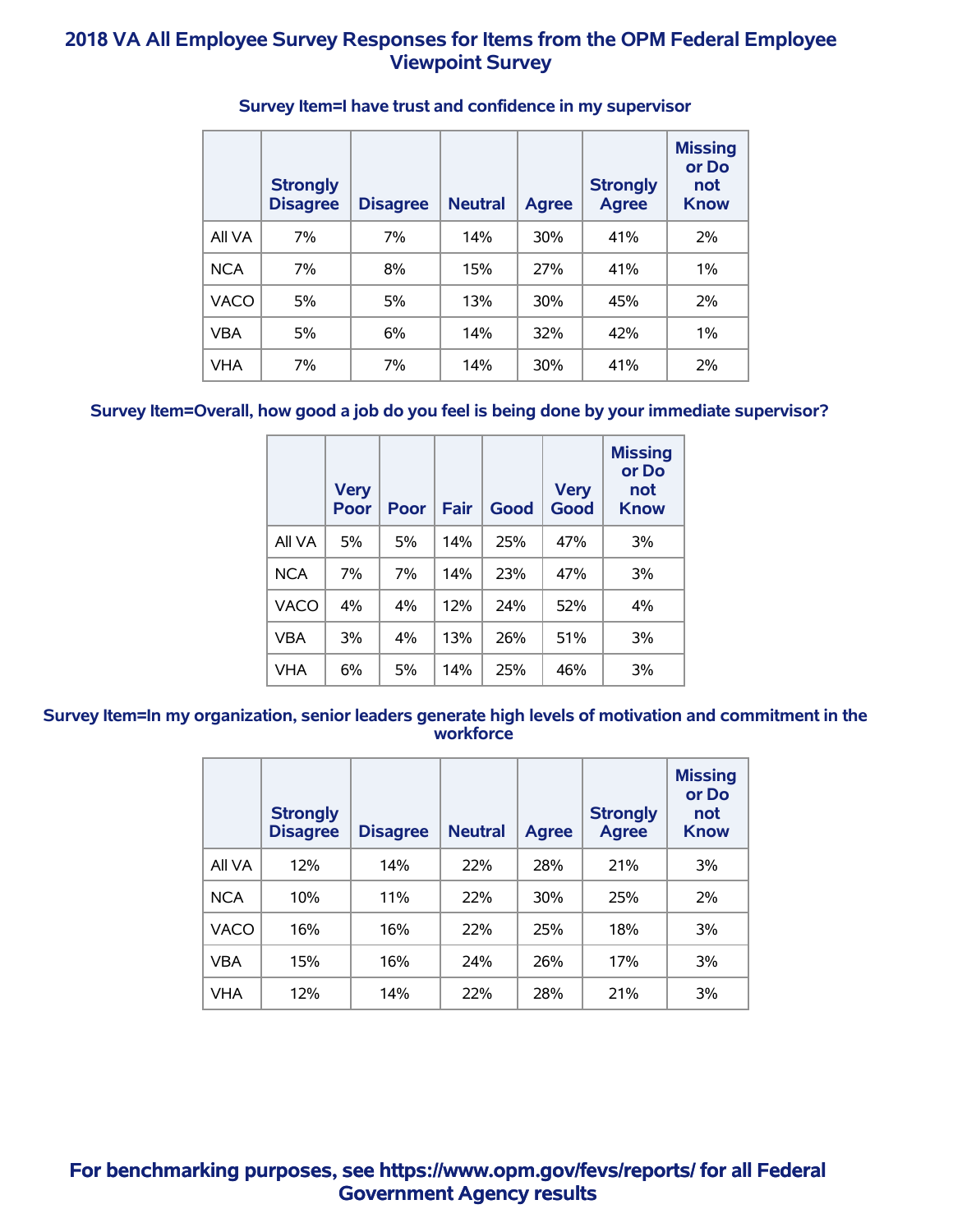**Survey Item=My organization's senior leaders maintain high standards of honesty and integrity**

|            | <b>Strongly</b><br><b>Disagree</b> | <b>Disagree</b> | <b>Neutral</b> | <b>Agree</b> | <b>Strongly</b><br><b>Agree</b> | <b>Missing</b><br>or Do<br>not<br><b>Know</b> |
|------------|------------------------------------|-----------------|----------------|--------------|---------------------------------|-----------------------------------------------|
| All VA     | 10%                                | 9%              | 22%            | <b>30%</b>   | 24%                             | 5%                                            |
| <b>NCA</b> | 7%                                 | 9%              | 21%            | 29%          | 30%                             | 4%                                            |
| VACO       | 11%                                | 9%              | 23%            | 27%          | 23%                             | 6%                                            |
| VBA        | 12%                                | 10%             | 24%            | 28%          | <b>20%</b>                      | 5%                                            |
| <b>VHA</b> | 10%                                | 9%              | 22%            | 30%          | 24%                             | 5%                                            |

### **Survey Item=Managers communicate the goals of the organization**

|             | <b>Strongly</b><br><b>Disagree</b> | <b>Disagree</b> | <b>Neutral</b> | <b>Agree</b> | <b>Strongly</b><br><b>Agree</b> | <b>Missing</b><br>or Do<br>not<br><b>Know</b> |
|-------------|------------------------------------|-----------------|----------------|--------------|---------------------------------|-----------------------------------------------|
| All VA      | 7%                                 | 8%              | 19%            | 38%          | 25%                             | 2%                                            |
| <b>NCA</b>  | 5%                                 | 7%              | 16%            | 39%          | 32%                             | 2%                                            |
| <b>VACO</b> | 8%                                 | 10%             | 19%            | 38%          | 23%                             | 2%                                            |
| <b>VBA</b>  | 6%                                 | 7%              | 18%            | 42%          | 24%                             | 2%                                            |
| <b>VHA</b>  | 7%                                 | 8%              | 19%            | 38%          | 26%                             | 2%                                            |

#### **Survey Item=Workgroups collaborate to accomplish shared objectives**

|             | <b>Strongly</b><br><b>Disagree</b> | <b>Disagree</b> | <b>Neutral</b> | <b>Agree</b> | <b>Strongly</b><br><b>Agree</b> | <b>Missing</b><br>or Do<br>not<br><b>Know</b> |
|-------------|------------------------------------|-----------------|----------------|--------------|---------------------------------|-----------------------------------------------|
| All VA      | 7%                                 | 9%              | 22%            | 36%          | 22%                             | $4\%$                                         |
| <b>NCA</b>  | 5%                                 | 7%              | 20%            | 38%          | 27%                             | 2%                                            |
| <b>VACO</b> | 6%                                 | 10%             | 21%            | 37%          | 22%                             | 5%                                            |
| VBA         | 7%                                 | 10%             | 24%            | 35%          | 18%                             | 5%                                            |
| VHA         | 7%                                 | 9%              | 22%            | 36%          | 22%                             | $4\%$                                         |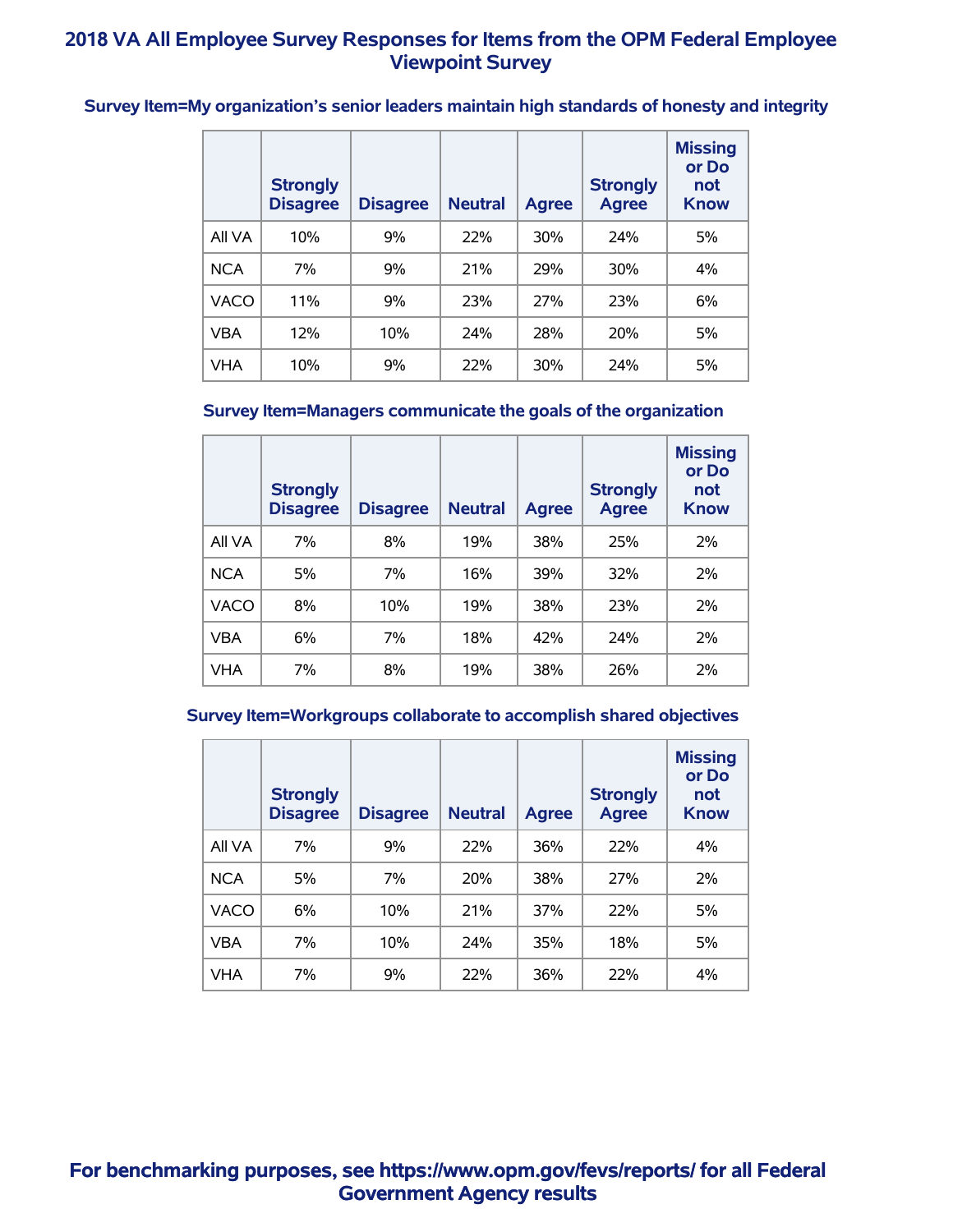**Survey Item=Overall, how good a job do you feel is being done by the manager directly above your immediate supervisor?**

|            | <b>Very</b><br>Poor | Poor | Fair | Good | <b>Very</b><br><b>Good</b> | <b>Missing</b><br>or Do<br>not<br><b>Know</b> |
|------------|---------------------|------|------|------|----------------------------|-----------------------------------------------|
| All VA     | 7%                  | 7%   | 17%  | 26%  | 33%                        | 10%                                           |
| <b>NCA</b> | 6%                  | 7%   | 16%  | 25%  | 37%                        | 8%                                            |
| VACO       | 7%                  | 7%   | 16%  | 26%  | 35%                        | 10%                                           |
| VBA        | 6%                  | 7%   | 19%  | 27%  | 31%                        | 11%                                           |
| VHA        | 7%                  | 7%   | 17%  | 26%  | 33%                        | 10%                                           |

# **Survey Item=I have a high level of respect for my organization's senior leaders**

|             | <b>Strongly</b><br><b>Disagree</b> | <b>Disagree</b> | <b>Neutral</b> | <b>Agree</b> | <b>Strongly</b><br><b>Agree</b> | <b>Missing</b><br>or Do<br>not<br><b>Know</b> |
|-------------|------------------------------------|-----------------|----------------|--------------|---------------------------------|-----------------------------------------------|
| All VA      | 9%                                 | 9%              | 23%            | <b>30%</b>   | 26%                             | 3%                                            |
| <b>NCA</b>  | 9%                                 | 9%              | 21%            | 28%          | 31%                             | 2%                                            |
| <b>VACO</b> | 12%                                | 11%             | 23%            | 28%          | 23%                             | 3%                                            |
| <b>VBA</b>  | 11%                                | 10%             | 25%            | 29%          | 22%                             | 2%                                            |
| <b>VHA</b>  | 9%                                 | 9%              | 23%            | 30%          | 26%                             | 3%                                            |

#### **Survey Item=How satisfied are you with your involvement in decisions that affect your work?**

|             | <b>Very</b><br><b>Dissatisfied</b> | <b>Dissatisfied</b> | <b>Neutral</b> | <b>Satisfied</b> | <b>Very</b><br><b>Satisfied</b> | <b>Missing or</b><br><b>Not</b><br><b>Applicable</b> |
|-------------|------------------------------------|---------------------|----------------|------------------|---------------------------------|------------------------------------------------------|
| All VA      | 8%                                 | 14%                 | 22%            | 33%              | <b>20%</b>                      | 2%                                                   |
| <b>NCA</b>  | 6%                                 | 10%                 | 22%            | 35%              | 26%                             | 1%                                                   |
| <b>VACO</b> | 8%                                 | 14%                 | 22%            | 33%              | 20%                             | 3%                                                   |
| <b>VBA</b>  | 10%                                | 17%                 | 27%            | 29%              | 14%                             | 3%                                                   |
| <b>VHA</b>  | 8%                                 | 14%                 | 22%            | 33%              | 21%                             | 2%                                                   |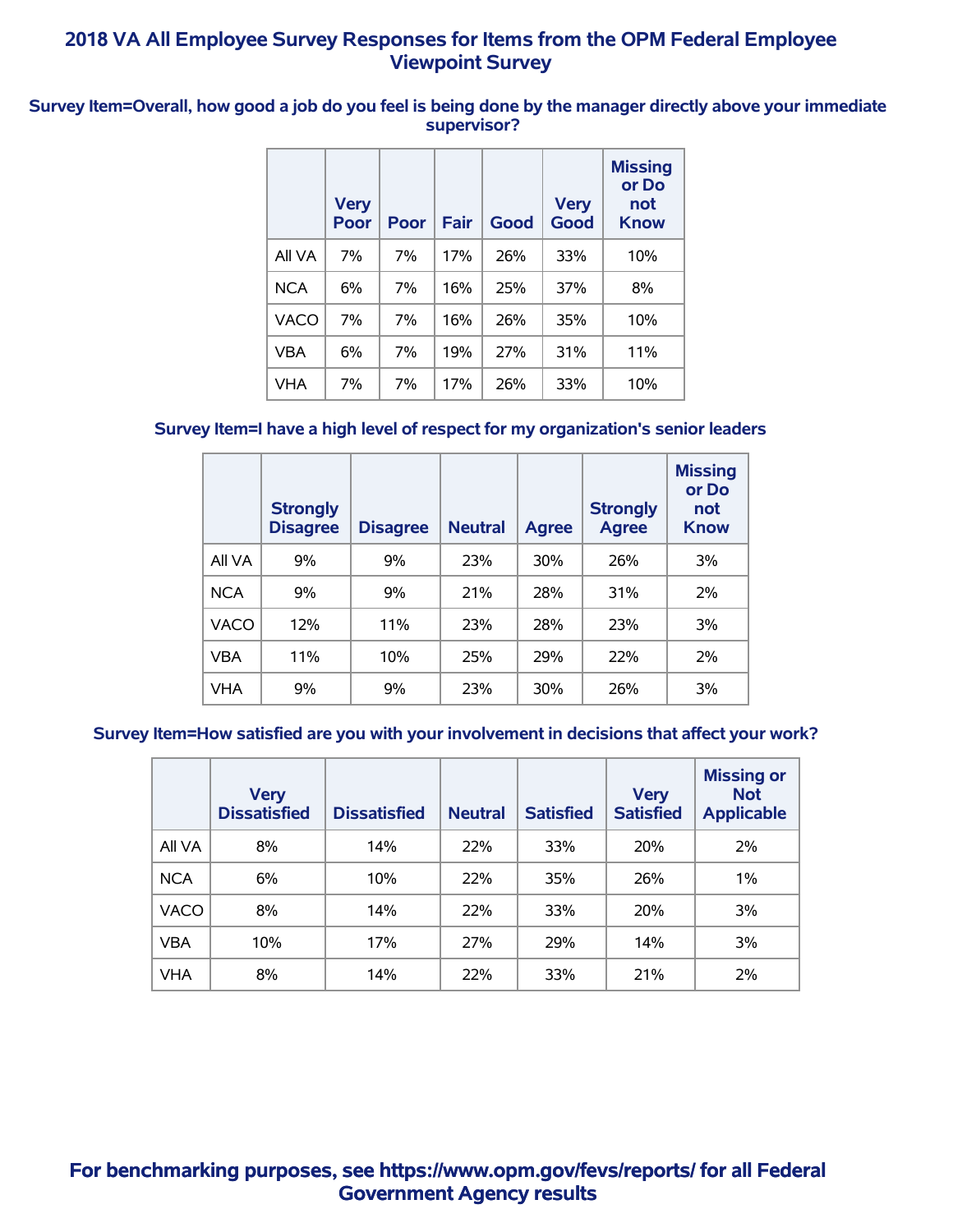#### **Survey Item=How satisfied are you with the information you receive from management on what's going on in your organization?**

|             | <b>Very</b><br><b>Dissatisfied</b> | <b>Dissatisfied</b> | <b>Neutral</b> | <b>Satisfied</b> | <b>Very</b><br><b>Satisfied</b> | <b>Missing or</b><br><b>Not</b><br><b>Applicable</b> |
|-------------|------------------------------------|---------------------|----------------|------------------|---------------------------------|------------------------------------------------------|
| All VA      | 9%                                 | 14%                 | 22%            | 33%              | 20%                             | 2%                                                   |
| <b>NCA</b>  | 5%                                 | 10%                 | 19%            | 37%              | 28%                             | $1\%$                                                |
| <b>VACO</b> | 11%                                | 16%                 | 21%            | 31%              | 18%                             | 2%                                                   |
| <b>VBA</b>  | 9%                                 | 16%                 | 25%            | 33%              | 16%                             | 1%                                                   |
| <b>VHA</b>  | 9%                                 | 13%                 | 22%            | 34%              | 20%                             | 2%                                                   |

### **Survey Item=How satisfied are you with the recognition you receive for doing a good job?**

|             | <b>Very</b><br><b>Dissatisfied</b> | <b>Dissatisfied</b> | <b>Neutral</b> | <b>Satisfied</b> | <b>Very</b><br><b>Satisfied</b> | <b>Missing or</b><br><b>Not</b><br><b>Applicable</b> |
|-------------|------------------------------------|---------------------|----------------|------------------|---------------------------------|------------------------------------------------------|
| All VA      | 10%                                | 13%                 | 22%            | 31%              | 22%                             | 2%                                                   |
| <b>NCA</b>  | 8%                                 | 10%                 | 20%            | 33%              | 27%                             | 2%                                                   |
| <b>VACO</b> | 9%                                 | 12%                 | 23%            | 33%              | 21%                             | 2%                                                   |
| <b>VBA</b>  | 10%                                | 13%                 | 25%            | 31%              | 17%                             | 2%                                                   |
| <b>VHA</b>  | 10%                                | 13%                 | 21%            | 31%              | 22%                             | 2%                                                   |

#### **Survey Item=Considering everything, how satisfied are you with your job?**

|             | <b>Very</b><br><b>Dissatisfied</b> | <b>Dissatisfied</b> | <b>Neutral</b> | <b>Satisfied</b> | <b>Very</b><br><b>Satisfied</b> | <b>Missing or</b><br><b>Not</b><br><b>Applicable</b> |
|-------------|------------------------------------|---------------------|----------------|------------------|---------------------------------|------------------------------------------------------|
| All VA      | 5%                                 | 8%                  | 18%            | 37%              | 30%                             | 2%                                                   |
| <b>NCA</b>  | 3%                                 | 6%                  | 15%            | 34%              | 39%                             | 2%                                                   |
| <b>VACO</b> | 7%                                 | 10%                 | 18%            | 36%              | 27%                             | 2%                                                   |
| <b>VBA</b>  | 7%                                 | 10%                 | 20%            | 37%              | 24%                             | 2%                                                   |
| <b>VHA</b>  | 5%                                 | 8%                  | 17%            | <b>37%</b>       | 30%                             | 2%                                                   |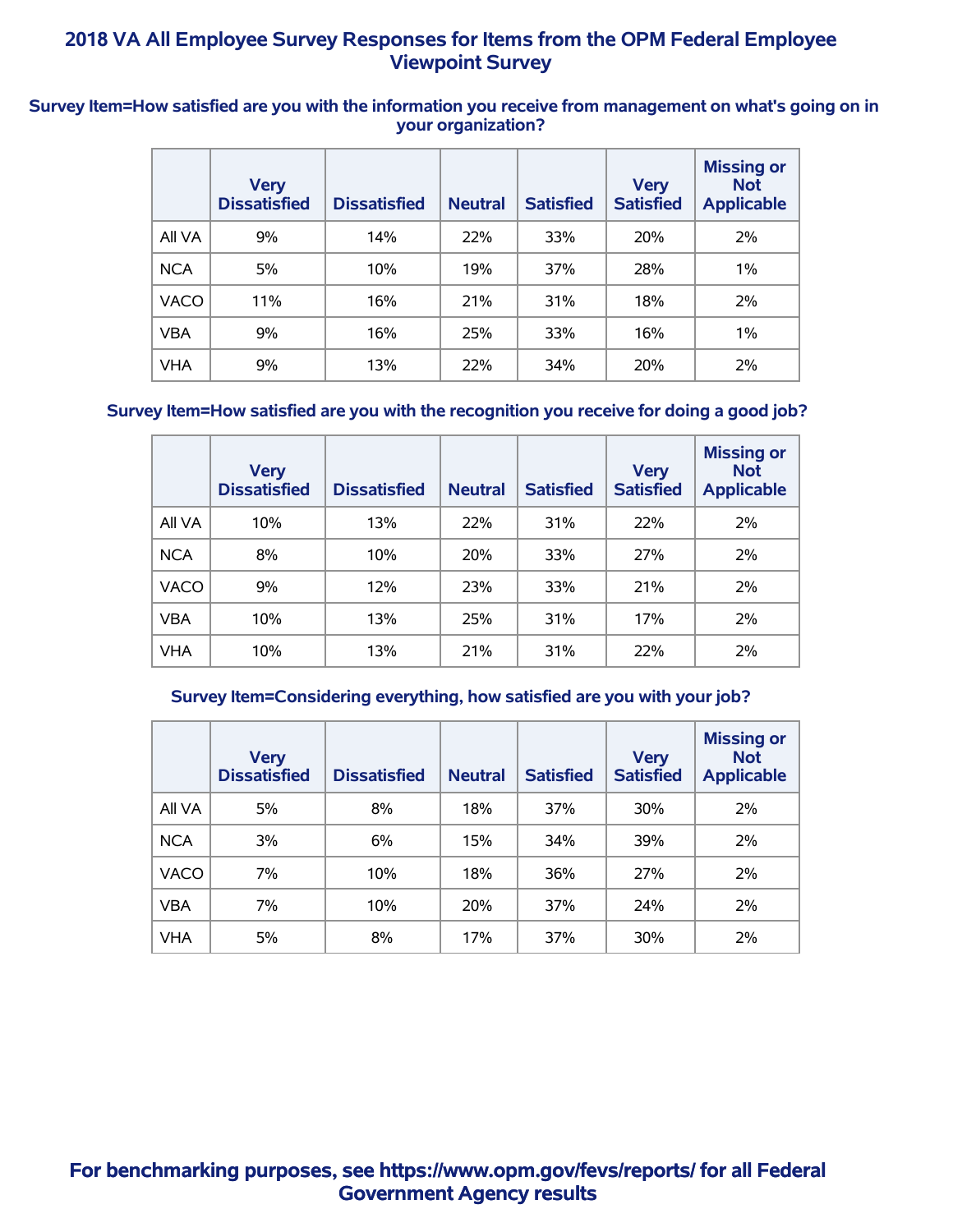|             | <b>Very</b><br><b>Dissatisfied</b> | <b>Dissatisfied</b> | <b>Neutral</b> | <b>Satisfied</b> | <b>Very</b><br><b>Satisfied</b> | <b>Missing or</b><br><b>Not</b><br><b>Applicable</b> |
|-------------|------------------------------------|---------------------|----------------|------------------|---------------------------------|------------------------------------------------------|
| All VA      | 7%                                 | 10%                 | 21%            | 37%              | 23%                             | 2%                                                   |
| <b>NCA</b>  | 5%                                 | 7%                  | 18%            | 37%              | 33%                             | 1%                                                   |
| <b>VACO</b> | 9%                                 | 14%                 | 21%            | 33%              | 20%                             | 2%                                                   |
| <b>VBA</b>  | 10%                                | 13%                 | 23%            | 34%              | 19%                             | 2%                                                   |
| <b>VHA</b>  | 7%                                 | 10%                 | 21%            | 37%              | 23%                             | 2%                                                   |

# **Survey Item=Considering everything, how satisfied are you with your organization?**

#### **Survey Item=My workload is reasonable**

|             | <b>Strongly</b><br><b>Disagree</b> | <b>Disagree</b> | <b>Neutral</b> | <b>Agree</b> | <b>Strongly</b><br><b>Agree</b> | <b>Missing</b><br>or Do<br>not<br><b>Know</b> |
|-------------|------------------------------------|-----------------|----------------|--------------|---------------------------------|-----------------------------------------------|
| All VA      | 9%                                 | 13%             | 16%            | 38%          | 24%                             | 1%                                            |
| <b>NCA</b>  | 6%                                 | 13%             | 15%            | 37%          | 26%                             | 2%                                            |
| <b>VACO</b> | 11%                                | 14%             | 16%            | <b>37%</b>   | 20%                             | $1\%$                                         |
| <b>VBA</b>  | 11%                                | 16%             | 18%            | 35%          | 18%                             | 1%                                            |
| <b>VHA</b>  | 8%                                 | 12%             | 15%            | 39%          | 24%                             | $1\%$                                         |

#### **Survey Item=I recommend my organization as a good place to work**

|            | <b>Strongly</b><br><b>Disagree</b> | <b>Disagree</b> | <b>Neutral</b> | <b>Agree</b> | <b>Strongly</b><br><b>Agree</b> | <b>Missing</b><br>or Do<br>not<br><b>Know</b> |
|------------|------------------------------------|-----------------|----------------|--------------|---------------------------------|-----------------------------------------------|
| All VA     | 6%                                 | 7%              | 18%            | 35%          | 32%                             | 2%                                            |
| <b>NCA</b> | 5%                                 | 6%              | 16%            | 32%          | 40%                             | $1\%$                                         |
| VACO       | 9%                                 | 9%              | 20%            | <b>32%</b>   | 29%                             | $1\%$                                         |
| <b>VBA</b> | 9%                                 | 10%             | 21%            | 33%          | 25%                             | $1\%$                                         |
| <b>VHA</b> | 6%                                 | 7%              | 18%            | 36%          | 32%                             | 2%                                            |